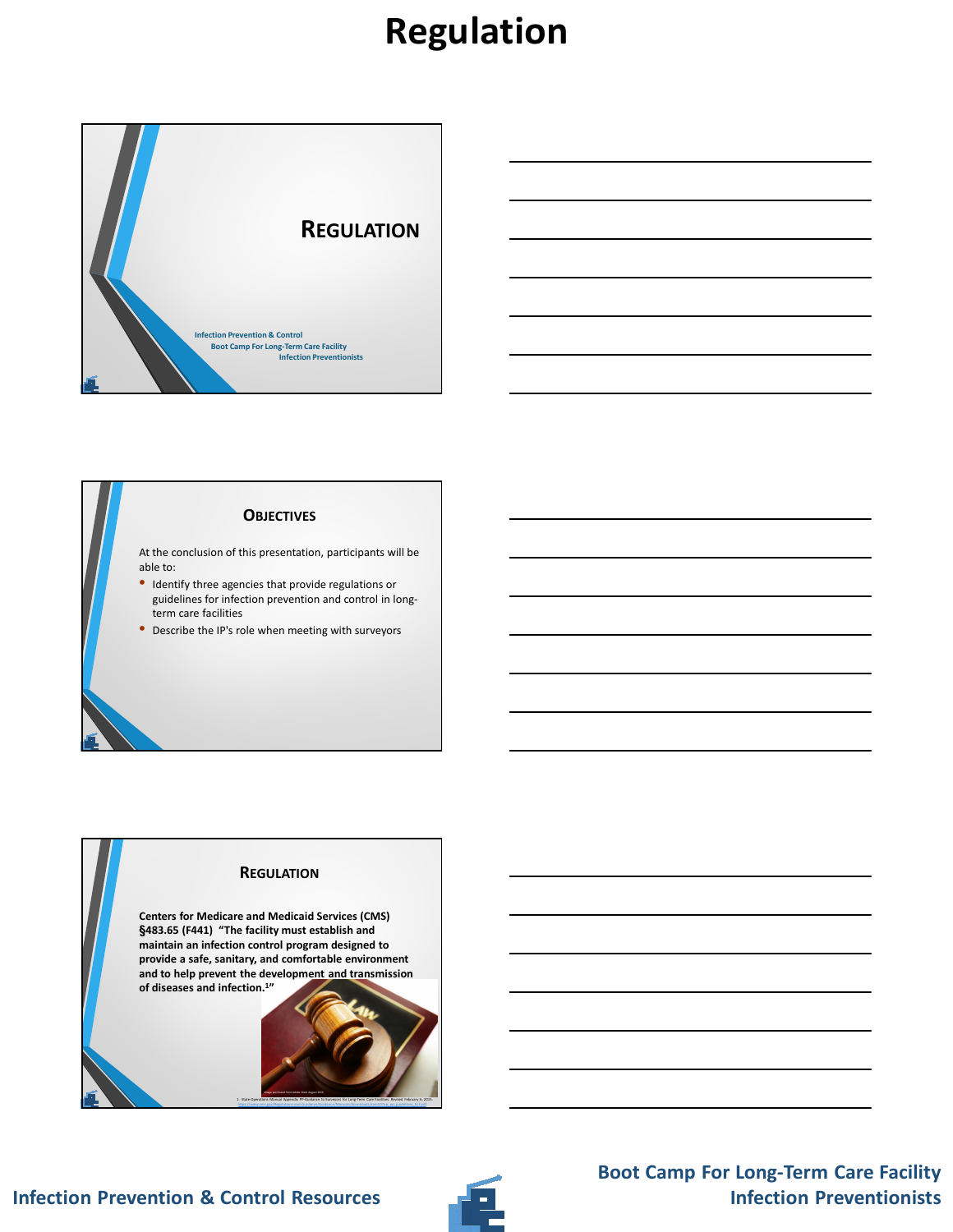## **Regulation**







### **Infection Prevention & Control Resources**



### **Boot Camp For Long-Term Care Facility Infection Preventionists**